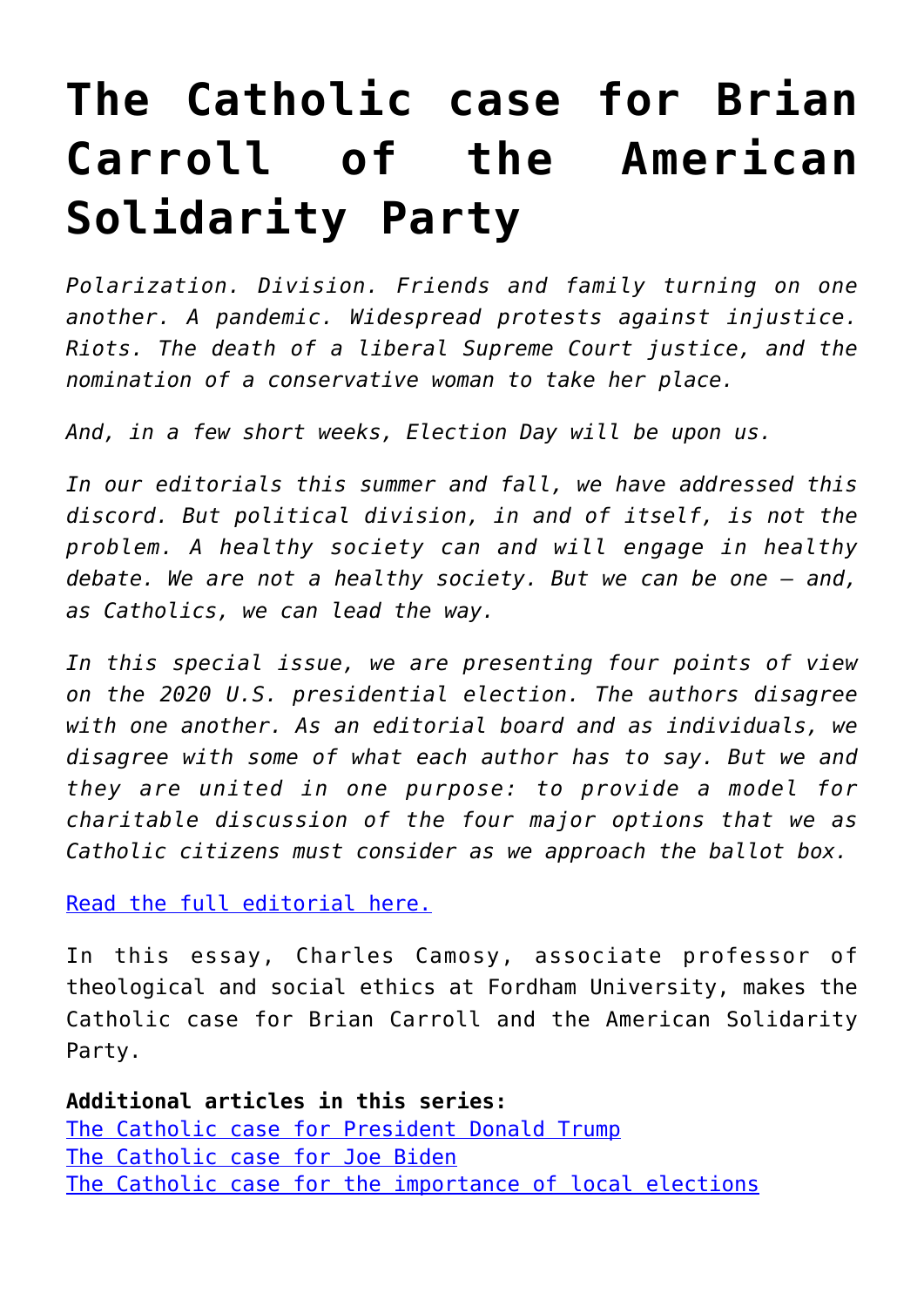Anyone who reads the actual teaching of the U.S. bishops related to political participation, "Forming Consciences for Faithful Citizenship," already knows that there is no "Catholic" candidate for whom to vote this November. Catholic teaching does not endorse or prohibit voting for the major candidates. It offers guidance about the principles to be used — and prohibits voting for candidates only if one is voting for them because they stand for something the Church has rightly named a grave evil.

For instance, despite his administration's gravely sinful policies with respect to refugees and immigrants, a faithful Catholic may still vote for President Donald Trump "for other morally grave reasons" — say, his defense of religious liberty or his stance on abortion. However, voting for Trump because of his gravely evil rejection of refugees is ruled out for Catholics who take the Church's teaching on such matters seriously.

On the other hand, despite Joe Biden and Kamala Harris' horrific proposed policies on abortion and infanticide, a faithful Catholic may still vote for this ticket for other morally grave reasons — say, because of his views on climate change or immigration. But voting for Biden/Harris because of their gravely evil position on abortion is ruled out for Catholics who take the Church's teaching on such matters seriously.

*This is the closest thing we have to a party that is remotely consistent with Catholic teaching. It is deadly serious in protecting both the prenatal child and her mother. It is deadly serious about ecological protection of God's creation. It is deadly serious about upholding religious liberty.*

When not voting in direct, intentional support of these evils, Catholic teaching offers voters a tremendous amount of freedom to use their prudential judgment in deciding for whom (or even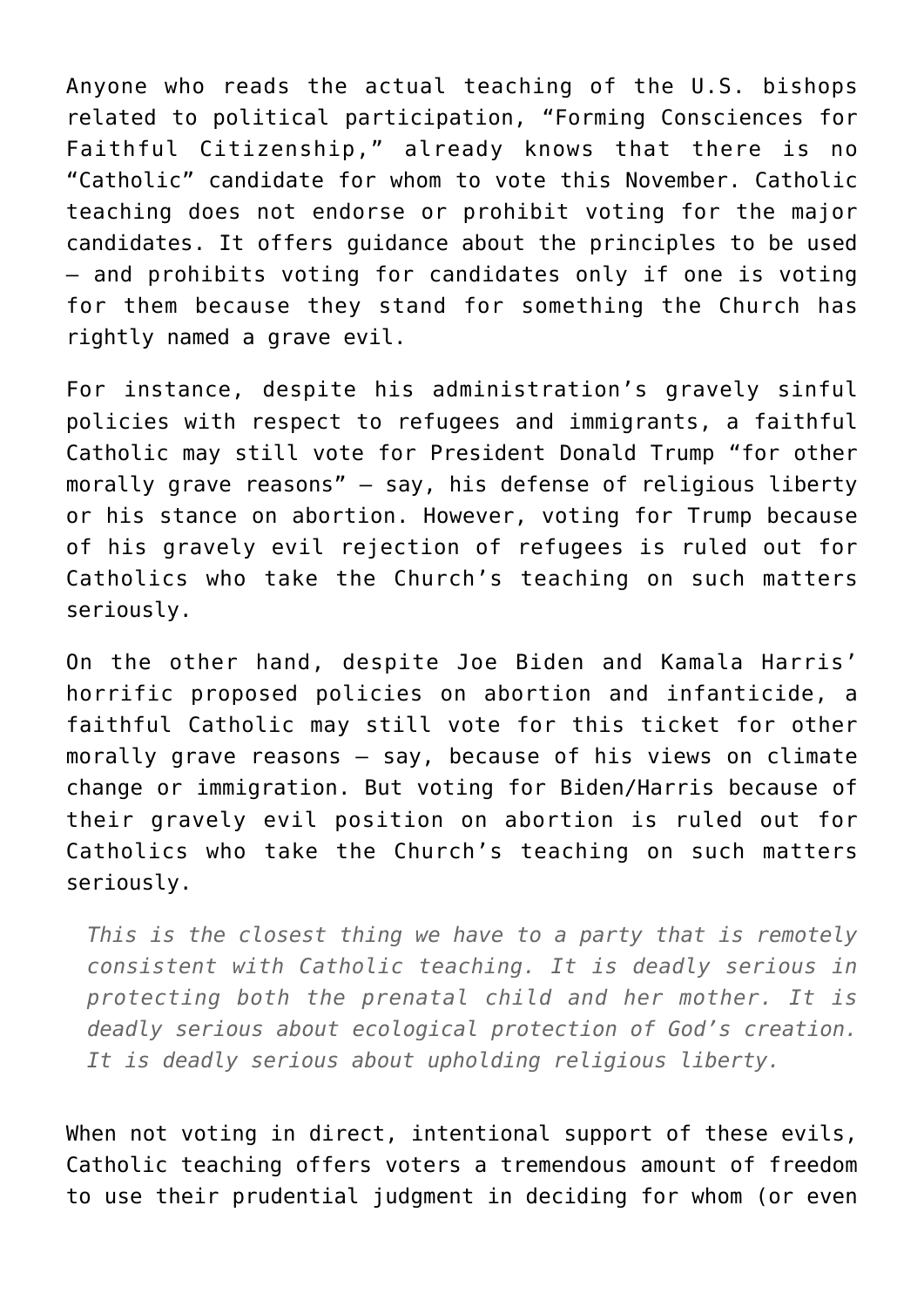whether) to vote. One very important warning, however, should be heeded particularly at this moment in time: the warning against idolatry of party loyalty over loyalty to the fullness of the Church's teaching. "Forming Consciences for Faithful Citizenship" states:

"As citizens, we should be guided more by our moral convictions than by our attachment to a political party or interest group. When necessary, our participation should help transform the party to which we belong; we should not let the party transform us in such a way that we neglect or deny fundamental moral truths or approve intrinsically evil acts. We are called to bring together our principles and our political choices, our values and our votes, to help build a civilization of truth and love."

If Catholic voters are honest with themselves, I believe most would say that a vote for Biden or Trump this November is not a vote to help build a civilization of truth and love. It is instead a vote to try to minimize damage over the next four years. It is very often not voting for something, but rather a vote against something — or even a vote against someone.

This has been going on for some time now. Our two dominant political parties are much more comfortable playing the politics of destroying "the other side" than they are offering us a particular vision of the good. "Vote for us and we will attack them!" is the general message they have for us. Cycle in, cycle out. Many of us have become intoxicated by a politics of defining ourselves by opposition to others — not motivated by our beliefs about what a civilization of truth and love looks like.

We are now seeing the results of the toxicity of this kind of politics. We have become a hyper-anxious, frothy, highly irritable electorate. We let politics ruin our friendships, sometimes even our familial relationships. No common ground is sought; no compromises are brokered. Everything is a fight to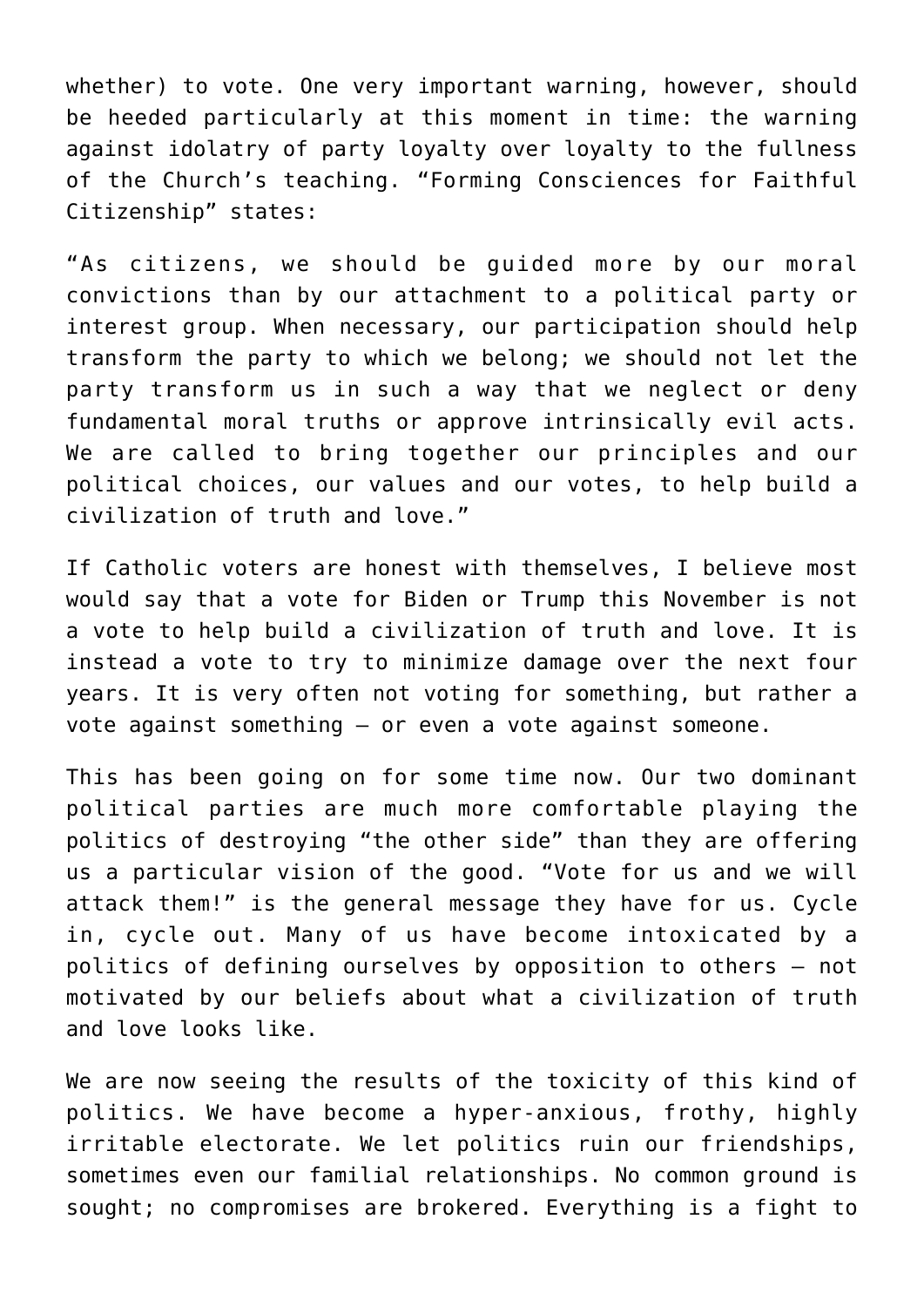the death against the enemy — or at least about "triggering the libs" or "punching Nazis."

For Catholics who want to step off this merry-go-round of despair and horribleness, I fully understand the desire to opt out of race-to-the-bottom politics of attacking the lesser of two evils. I get the desire to sit out this election and focus on other ways to build a civilization of truth in love. Especially in some states, one's vote for president is among the least consequential decisions one will make with respect to that goal. In 2016, I wrote in my father-in-law for president with the hope that my vote produced at least a tiny bit of good.

But this time around, I believe, things are different. There is a real opportunity to make significant moves toward substantial political change. Even fundamental political change.

Brian Carroll and the American Solidarity Party will not win the presidency this November. They will very likely not win 2024, either. But we are seeing this exciting new party come into its own, getting on the ballot in many states and even showing up with significant numbers in some polls.

This is the closest thing we have to a party that is remotely consistent with Catholic teaching. It is deadly serious in protecting both the prenatal child and her mother. It is deadly serious about ecological protection of God's creation. It is deadly serious about upholding religious liberty. It is deadly serious about welcoming immigrants and refugees. And it is deadly serious about protecting the rights and freedoms of workers in the economy.

I could go on here, but do check out [their platform](https://solidarity-party.org/about-us/platform/) and see for yourself.

Voting for the American Solidarity Party in November is not "throwing your vote away." Even if you live in a competitive